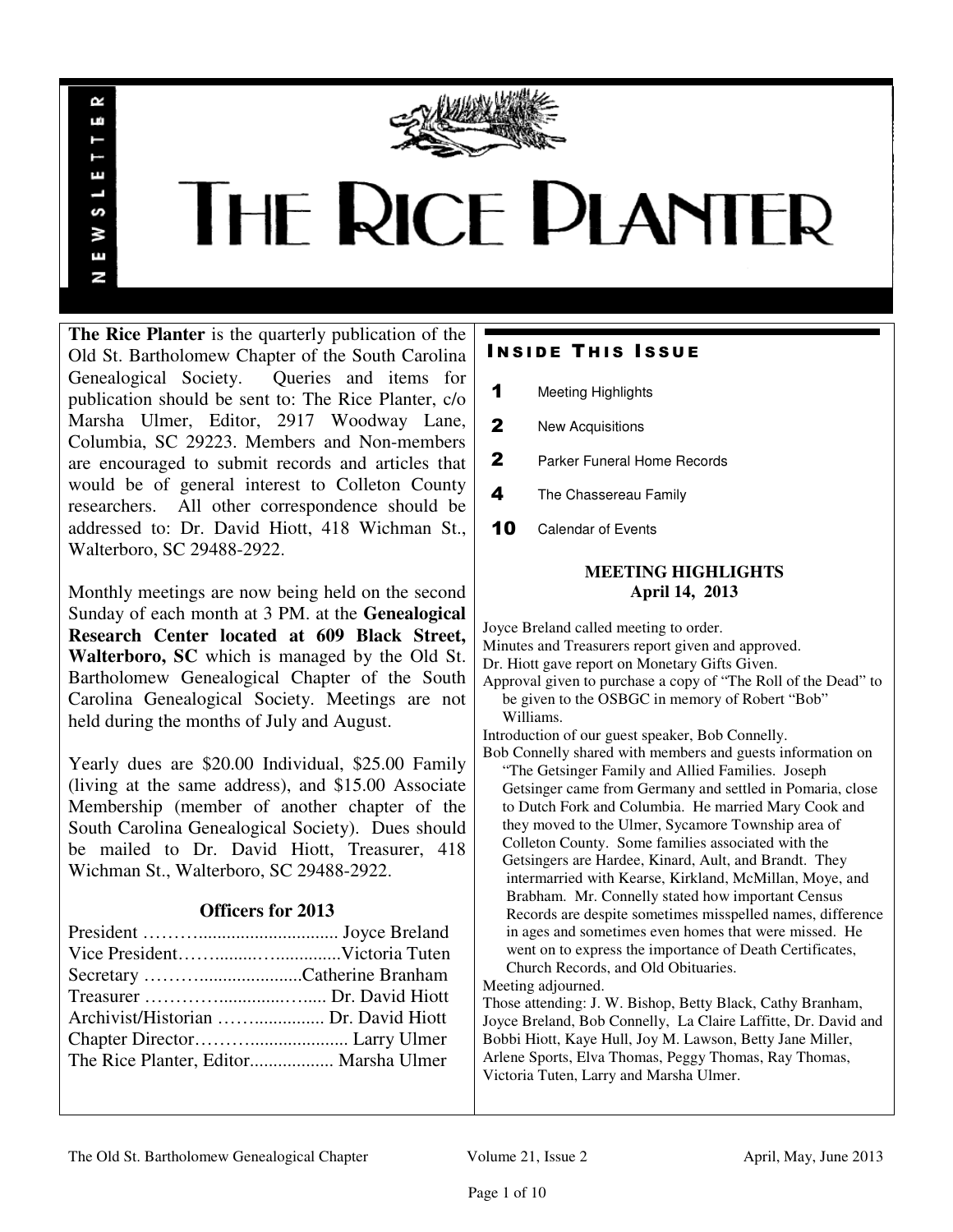### **Meeting Highlights May 5, 2013**

Joyce Breland, President called Chapter Business Meeting to order.

Treasurer's Report given and approved with mention of Monetary Contributions in memory of Bob Williams. Cost of Liability and Fire Insurance and renewal of leasing contract with County for Research Center. Membership has grown to 106.

Review and change of Article IX in our By-Laws. A member has agreed to propose some wording changes to By-Laws for our chapter's review and consideration.

Discussion regarding our Chapter applying for our own 501C Federal Income Tax Exemption. (At present we fall under SCGS 501C).

Purchase made of "Roll of the Dead" in memory of Bob Williams. This book to be placed in Colleton Genealogy Center.

Planning of June 8<sup>th</sup> Workshop

 Refreshments: Julie Bell, Bobbi Hiott and Joyce Breland. First Speaker: Dot Glover on "Effects of the War Between The States on Several St. Paul Parish Families".

 Second Speaker: Dr. David Hiott on "Ways to Research Your Colleton County Families, Despite Colleton Being The Worst Burnt County in South Carolina".

 Research Center to Open after lunch. Assistance provided. Meeting Adjourned.

Those Attending: Joyce Breland, Dr. David and Bobbi Hiott and Larry and Marsha Ulmer.

# **Workshop Highlights June 8, 2013**

Welcome.

Dr. David Hiott introduced Guest Speaker, Dot Glover.

Five Families of St. Paul's Parish: Their Histories and their Contributions: William Waight Elliott, Ambrosio Jose` Gonzales, Lewis Morris V, John Berkley Grimball, and Hawkins Septimus King.

Their Plantations & the history of their Plantations.

- Histories of the Families and their Contributions: All these men were well educated, active church members, served their country in the military and became Public Servants. Each of these men were ruined by the Civil War. Either they or
- their descendants regained their properties after the Civil War.

Dr. David Hiott spoke on "Some Ways to Cope with Colleton as a Burned County." (All wills, deeds, conveyances, tax records, court trial cases, etc were sent to Columbia for safekeeping in 1865, and promptly burned – with the city – by Sherman's troops.) Available:

1850 and 1860 Census.

 Court Docket Ledgers, which were not burned. A pittance of local church records for that era.

McElligott booklet on re-registered conveyances.

The Bryan Journal (sequestered).

Cemetery searches, books, and web sources.

- Wills made before 1800 (kept in Charleston).
- Religious Newspapers, esp. Methodists and Baptists.
- Death Certificates just after 1915.

 Ancestry.com and Queries on other free genealogy sites. The Colleton Tree – over 22300 people indexed.

Work on kin from other counties.

Many returned after lunch and did research on their families. We welcomed over 25 guests.

# **NEW ACQUISITIONS TO OLD ST BARTHOLOMEW GENEALOGICAL CHAPTER RESEARCH CENTER**

**NAME** DONOR Roll of The Dead, SC Troops. OSBGC in memory Confer. States Service by SCDAH of Robert Williams

Shaffer Family Line by E. T. S. Shaffer Ed Shaffer

# **PARKER FUNERAL HOME RECORDS**

## **Connelly, Hammie Washington**  b. Oct 02 1881 Allendale, SC d. Oct 29 1957 Jacksonboro, SC bur: Cross Swamp Methodist Church Cemetery Occ: Farmer Spouses: Mary Avant & Bessie Polk Father: John Connelly b. Allendale County, SC Mother: Lizzie Brunson b. Allendale County, SC Son: Mike Connelly of Lodge, SC George Connelly of Islandton, SC Ralph Connelly of Lodge, SC Horace Connelly of Charleston, SC Dau: Mrs. J. Leon McMillan of Jacksonboro, SC Mrs. W. L. Drawdy of Walterboro, SC Half-Bro: Walter Connelly of Miami, FL Sis: Mrs. Effie Jones of Ravenel, SC Mrs. Lizzie Crosby of Walterboro, SC Half-Sis: Mrs. Palmer Hudson of Walterboro, SC Mrs. Ruth Crosby of Ruffin, SC 20 Grandchildren 16 Great Grandchildren

# **Copeland Jr, Harry Lee**

b. Dec 12 1923 Colleton County, SC d. Jun 28 1957 Colleton County, SC bur: Live Oak Cemetery, Walterboro, SC Occ: Mechanic (Welder) Spouse: Mary Elise Stanfield Father: Harry Copeland Sr b Colleton County, SC Mother: Mary Bryan b. Colleton County, SC Son: Dwight Copeland (3yrs) Dau: Ida Lynn Copeland (5yrs) Barbara Copeland (7 yrs) Gloria Mae Copeland (9 yrs) Bro: SFC. Harry W. Copeland of NY,NY Sis: Mrs. John Martezues of Charleston, SC Mrs. Jimmie Cox of California

# **Craig, Infant Daughter of Mrs. Edward R.**

b. May 31 1957 Walterboro, SC d. May 31 1957 Colleton County Hospital, Colleton County, SC bur: Live Oak Cemetery, Walterboro, SC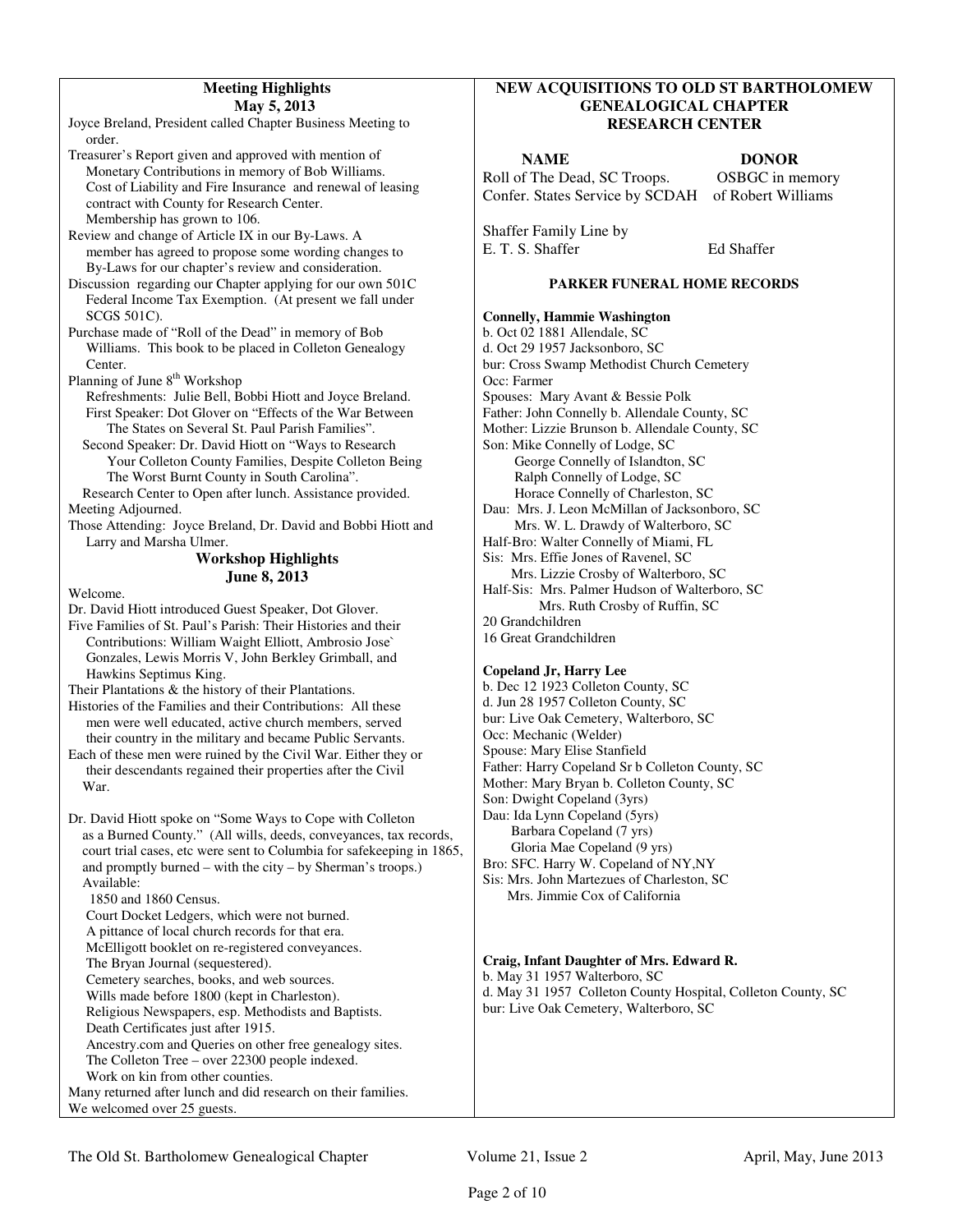#### **PARKER FUNERAL HOME RECORDS Cont'**

**Cummings, Mary Polk Corbett**  b. Aug 24 1875 Colleton County, SC d. Jun 27 1957 Charleston Convalescent Hospital bur: Varnville Cemetery, Varnville, SC Spouses: T. G. Corbett and C. T. Cummings Occ: Founder of Corbett Building Co. Father: Jacob T. Polk b. Colleton County, SC Mother: Martha Murdaugh b. Colleton County, SC Son: Thomas B. Corbett of Walterboro, SC C. T. Cummings of Charleston, SC Dau: Mrs. Julian H. Hill of Greenwood, SC Mrs. Douglas C. Appleby of Charleston, SC **Courson, Nina Edistine**  b. Mar 20 1884 Colleton County, SC d. Feb 26 1957 Colleton County Hospital, Colleton County, SC bur: Live Oak Cemetery, Walterboro, SC Occ: Retired Interior Decorator Father: W. W. Courson b. Postville, Iowa Mother: Clara M. Nefzger b. Postville, Iowa

Bro: Elmer Courson of Los Angeles, CA Sis: Mrs. R. B. Cunningham of Columbia, SC

# **Crane, Winifred Marie Wakeling**

b. Aug 25 1915 Massachusetts d. Dec 12 1957 Friendly Motor Court, Colleton County, SC bur: Rose Dale Cemetery Spouse: William J. Crane of Manchester, Mass. Father: William Wakeling b. Scotland Mother: Maude Harris b. Mass. Son: Richard William Crane David L. Crane Dau: Mrs. Phyllis C. MacEachern of Manchester, Mass Diane J. Crane 4 Grandchildren

### **Craven, Thaddeus Capers**

b. Sep 02 1873 Colleton County, SC d. Dec 07 1957 Colleton County, SC bur: Pleasant Grove Baptist Church Cemetery Occ: Retired Farmer Spouse: Minnie Valentine Father: Richard Craven b. Colleton County, SC Mother: Mary Craven b. Colleton County, SC Son: Taylor Craven of Walterboro, SC Gilbert Craven of Charleston, SC Dau: Mrs. E. C. Crosby of Walterboro, SC Mrs. Oliver Crosby of Walterboro, SC Mrs. Barney Langdale of Walterboro, SC Mrs. John M. Greene of Blackville, SC Half-Bro: Lonnie Craven of Walterboro, SC Johnny Craven of Newberry, SC David Craven of Walterboro, SC

23 Grandchildren and 28 Great Grandchildren

#### **PARKER FUNERAL HOME RECORDS Cont'**

**Crosby, John Quillie**  b. Feb 02 1895 Colleton County, SC d. Nov 20 1957 Colleton County Hospital, Colleton County, SC bur: Doctors Creek Baptist Church Cemetery Occ: Retired Painter Spouse: Fannie Robertson Father: John Crosby b. Colleton County, SC Mother: Martha Smith b. Colleton County, SC Son: Renford Crosby of Walterboro, SC J. Quillie Crosby Jr of Charleston, SC Dau: Mrs. Alene Robertson of Walterboro, SC Mrs. Olive Smyly of Walterboro, SC Bro: Willie Crosby of Walterboro, SC Robert Crosby of Walterboro, SC 8 Grandchildren and 8 Great Grandchildren **Davis, Alice Hubbard** 

b. Apr 14 1887 Bluffton, SC d. Mar 16 1957 Colleton County Hospital, Colleton County, SC bur: St Lukes Methodist Church Cemetery Spouse: Horace G. Davis Father: Oswald T. Hubbard b. Barnwell County, SC Mother: Janie Stone b. Bluffton, SC Dau: Mrs. W. H. Graves of Bluffton, SC Mrs. Ray Clemens of Bluffton, SC Mrs. H. J. Corbin Jr of Cooswhatchie, SC Mrs. R. H. Biggerstaff of Fairfax, SC Mrs. Robert Gatch of Walterboro, SC Bro: J. L. Hubbard of Bluffton, SC Fred Hubbard of Beaufort, SC 15 Grandchildren and 9 Great Grandchildren Aunt: Mrs. Lizzie Pinckney of Bluffton, SC Mrs. Rebecca Vaigneur of Port Royal, SC

### **DeHayes, Jane**

b. Nov 11 1876 b. Hampton County, SC d. Oct 05 1957 Ruffin, SC bur: Shiloh Baptist Church Cemetery Father: Wade DeHayes b. Hampton County, SC Mother: Sara Cook b. Hampton County, SC Nephew: L. L. Nettles of Ruffin, SC Van Nettles of Ruffin, SC

# **Evans, Grace Waterbury**

b. Aug 23 1882 Adams, NY d. Feb 08 1957 Colleton County Hospital, Colleton County, SC bur: Hammond, NY Spouse: Willard D. Evans Father: John Waterbury b. Adams, NY Mother: Lottie Washburn b. Adams, NY Son: J. Paul Evans of New York Dau: Mrs. Martin Lind of Auburn, NY Mrs. Harry Fisher of Auburn, NY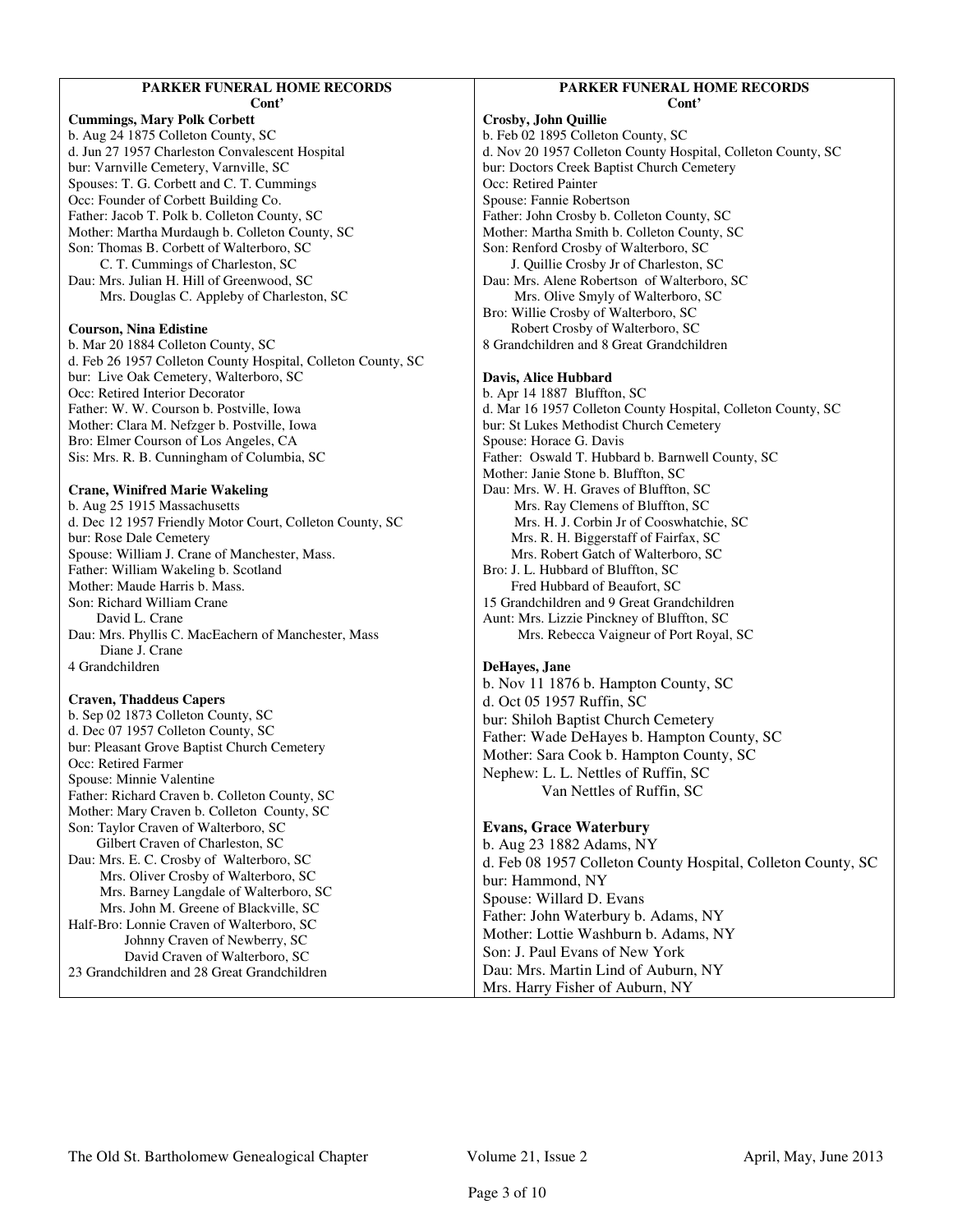#### **DESCENDANTS OF JOHN (JEAN) CHASSEREAU SR Cont' Generation Four**

- 639 x. Daniel Preston "Scott" Rentz Sr, born Jul 02 1870 in Barnwell County, SC, died Oct of 1958. He married (1) Orrie Steedly, born Jun 21 1878 in Barnwell County, SC (daughter of Daniel Overstreet Steedly and Julia Ann Fender), died Oct 02 1899 in Bamberg County, SC. He married (2) Carrie Love Walker, about 1912, born Mar 26 1890 (daughter of William Pledger Mouzon Walker and Eursula Rebecca "Sula" Miller), died Jun 03 1929.
- 640 xi. Theodocia Caroline "Docia" Rentz, born Jul of 1876 in Barnwell County, SC, buried in Cattle Creek Methodist Cemetery, Orangeburg County, SC. She married (1) Wesley Simmons Edwards, about 1896, born Jul of 1872 (son of Abraham F. Edwards and Mary Elizabeth Berry), buried in Cattle Creek Methodist Cemetery, Orangeburg County, SC. She married (2) Joseph Walton Blocker, born Feb of 1860.
- 165. **George William McCormick**, born May 12 1840 in Barnwell County, SC, died Oct 05 1885 in Barnwell County, SC.
	- He married **Sarah Anna Carter**, 1865, born about 1845 in South Carolina (daughter of **George Carter** and **Milly/Nellie Unknown**), died Aug 21 1887 in Barnwell County, SC.

*Children:*

- 641 i. George William "Willie" McCormick Jr, born Jan 25 1867 in Barnwell County, SC, died Nov 09 1949 in Orangeburg County, SC, buried In Fairview Baptist Church Cemetery, Union, SC. He married Mary C. Mitchell, born Dec 01 1875 (daughter of Andrew Jackson Mitchell and Martha McGreggor), died Feb 18 1924, buried in Fairview Baptist Church Cemetery, Union, SC.
- 642 ii. Angus P. McCormick, born Nov 18 1869 in Barnwell County, SC, died in Dublin, GA. He married (1) Emma Morris, about 1895, born about 1863 in South Carolina (daughter of Emanuel Morris and Rebecca Unknown), died Before 1903. Emma: Previously married Mr. Winningham. He married (2) Hattie A. Unknown, about 1903, born about 1869 in South Carolina. Hattie: Previously married to a Mr. Beverly.
- 643 iii. Henrietta Elizabeth McCormick, born Jan 12 1871 in Barnwell County, SC, died May 09 1960 in Columbia, Richland County, SC, buried in Mt Pleasant Lutheran Church, Ehrhardt, SC. She married John Earl Carter, about 1890, born Apr 05 1865 in Bamberg County, SC (son of Henry Carter and Jane Hiers), died Oct 20 1947 in Colleton County, SC, buried in Mt Pleasant Lutheran Church, Ehrhardt, SC.
- 644 iv. A. R. McCormick, born Jan 12 1875 in Barnwell County, SC.
- v. Nellie Dora McCormick, born Jan 13 1876 in Barnwell County, SC, died Aug 24 1964 in Jessup, GA, buried in Altamaha Baptist Church Cemetery, Wayne County, GA. She married (1) Lewis Sease, born about 1871 in Barnwell County, SC, died in Appling County, GA, buried in Memorial Cemetery, Appling County, GA. Lewis: son of J. D. Sease. She married (2) William Wesley Copeland, born Mar 22 1845 in South Carolina (son of Aaron Elijah Copeland and Rebecca Ann Carter), died Jul 26 1943 in Jesup, Wayne County, GA, buried in Altamaha Baptist Church Cemetery, Wayne County, GA.
- 646 vi. Elizabeth Olive "Mittie" McCormick, born May 28 1880 in Barnwell County, SC, died Oct 03 1955 in Weldon, NC. Nickname may have been "Mittie". She married William Tell Middleton, Apr 07 1907 in Jeff Davis County, GA, born Feb 04 1865 in Appling County, GA (son of Stephen Samuel Middleton and Miriam Samantha Leggett), died Jan 21 1933 in Wayne County, GA, buried in Bethel Methodist Church Cemetery. William: Married previously to Lora S. Mattox.
- 647 vii. Annie "Anna" McCormick, born Jan 25 1881 in Barnwell County, SC, died Apr of 1968 in Claxton, Bulloch County, GA.
- 648 viii. John Jacob Wesley "John or Jake" McCormick, born Jul 25 1882 in Barnwell County, SC, died Aug 14 1955 in Dade County, FL, buried in Southern Memorial Park, Miami, FL, occupation Carpenter. He married (1) Laura Jane Griffin, about 1906, born Sep 09 1892 in Georgia (daughter of William Washington Griffin and Laura Jane Griffis), died Sep 20 1970 in Ware County, GA. He married (2) Hattie Leggett Bowens, born about 1890 in Jessup, Wayne County, GA (daughter of Joseph S. Leggett and Mary Jane Knight). He married (3) Sarah Annie Unknown.
- 649 ix. Jefferson Rollins McCormick, born May 18 1884 in Barnwell County, SC, died Feb 19 1941 in Lambert, Liberty County, GA, buried in New Hope near Jesup, GA. He married Ethel L. Herrin, Jul 14 1907 in Wayne County, GA, born about 1885/9 in Georgia, died May 26 1974 in Glynn County, GA.
- 650 x. Emma McCormick, born Jun of 1886 in Barnwell County, SC, died about 1887 in Barnwell County, SC.
- 168. **John Aaron McCormick**, born about 1847 in Barnwell County, SC, died Jun 22 1929 in Bamberg County, SC, buried in Edisto Baptist Cemetery near Bamberg, SC, military Served in Civil War. He married (1) **Julia Rebecca Garris**, born Nov 26 1860 in Colleton County, SC (daughter of **Charles Glover Garris** and **Martha J. Barrs**), died Nov 14 1900, buried in Edisto Baptist Cemetery near Bamberg, SC. *Children:*
	- 651 i. John Bunyon McCormick, born Nov 07 1879 in South Carolina, died Nov 14 1935 in Richland County, SC, buried in Edisto Baptist Cemetery near Bamberg, SC, occupation Farmer. He married (1) Julia Frances Rhoad, Feb 11 1900 by Notary Public Burrell Jones, born Dec 05 1883 in South Carolina (daughter of Nathaniel R. Rhoad and Cornelia "Nela" McMillan), died Apr of 1929 in Bamberg County, SC, buried in Edisto Baptist Church, Branchville, SC. He married (2) Grace Jolly, about 1929.
	- 652 ii. Sarah Aleatha Wilber McCormick, born Feb 27 1881 in Bamberg County, SC, died Dec 02 1949 in Bamberg County,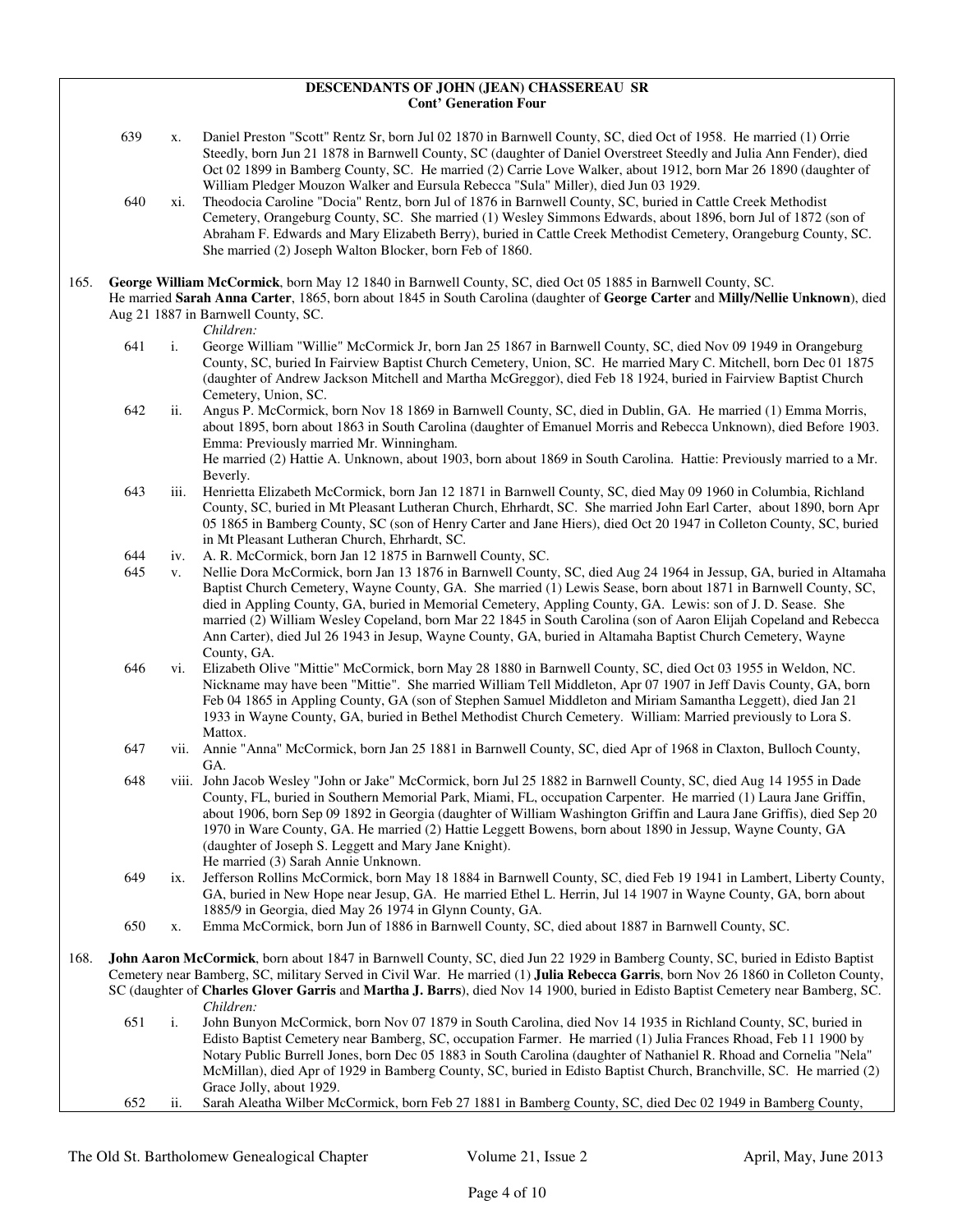SC, buried in Spring Branch Baptist Church, Bamberg, SC. She married Wayne Tucker "Peanut" Sandifer, Nov 15 1900, born May 1 1877 in South Carolina (son of Wesley G. Sandifer and Sarah Elizabeth Patrick), died Oct 11 1936 in Orangeburg County, SC, buried in Springtown Baptist Church, Bamberg, SC.

- 653 iii. Minnie Lee McCormick, born Jul 17 1882, died Aug 05 1953. She married a Mr. Sandifer (first name may have been Milton)..
- 654 iv. Arrie Lila McCormick, born Feb 04 1883 in South Carolina, died Dec 09 1969, buried in South End Cemetery, Bamberg, SC. She married Melvin L. Zorn, born Jul 17 1882 in South Carolina, died Aug 05 1953, buried in South End Cemetery, Bamberg, SC, occupation Carpenter.
- 655 v. John Milton McCormick, born Feb 24 1892, died Nov 05 1907, buried in Edisto Baptist Church, Branchville, SC.
- 656 vi. Lessie Corrine McCormick, born Jul 06 1894 in South Carolina, died Mar 16 1974 in Columbia, Richland County, SC, buried in South End Cemetery, Bamberg, SC, occupation Saleslady. She married Daniel Kissler Sandifer, born May 23 1893 in South Carolina (son of Henry Monroe Sandifer and Alice Rebecca Smoak), died May 03 1940, buried in South End Cemetery, Bamberg, SC.

He married (2) **Addie E. Carter**, Sep 05 1807, born about 1866 in South Carolina, died Between 1919/1920.

- 169. **Lazarus Brown McCormick**, born Jan of 1850 in Barnwell County, SC, died about 1932 in Bamberg County, SC, buried in Edisto Baptist Cemetery near Bamberg, SC. He married **Henrietta Blume**, about 1884, born Sep of 1861 in South Carolina (daughter of **George Blume** and **Mary Gilliam**), died Jun 29 1931 in Buford's Bridge, Bamberg County, SC, buried in Edisto Baptist Cemetery near Bamberg, SC.
	- *Children:*
	- 657 i. George Marion McCormick, born Nov 22 1885 in Barnwell County, SC, died Dec 25 1977 in Methodist Home, Orangeburg, SC, buried in Springtown Baptist Church, Bamberg, SC, occupation Farmer. He married (1) Edna E. Goodwin, about 1908, born Jun 23 1898 in Hunter's Chapel Community, Bamberg County, SC (daughter of John James Goodwin and Emily Jerusha Rentz), died Feb 24 1917 in Bamberg County, SC, buried in Springtown Baptist Church, Bamberg, SC. He married (2) Elizabeth "Bessie" Croft, Apr 03 1921 in Bamberg County, SC, born Jun 17 1902 in Barnwell County, SC (daughter of Henry Croft and Hattie Still), died May 17 1962 in Bamberg County Memorial Hospital, Bamberg, SC, buried in Springtown Baptist Church, Bamberg, SC.
	- 658 ii. Ida V. McCormick, born Jun 21 1889 in Barnwell County, SC, died Jul 30 1970 in Bamberg County, SC. She married Flenoir L. Smoak, born Oct 18 1872 in South Carolina (son of John M. Smoak and Rebecca A. Roper), died Jul 15 1954 in Bamberg County, SC, occupation Farmer and Guard at Bamberg County Chain Gang, military US Infantry, 38th Regiment, Company G Spanish American War.
	- 659 iii. John Lewis McCormick, born Oct 28 1899 in South Carolina, died Jan 04 1977 in Burlington, NC, buried in Burlington, NC. He married Gertrude Croft, born about 1907 in South Carolina, died about 1953, buried in South End Cemetery, Bamberg, SC. Gertrude: Daughter of G. Croft and Sallie Still.
- 175. **Susan Marilla Elizabeth Varn**, born Jun 22 1848 in Barnwell County, SC, died Dec 25 1923 in Jeff Davis County, GA, buried in Hazlehurst City Cemetery, Jeff Davis County, GA. She married **Nathan Lott Hatton**, Feb 9 1868 in Appling County, GA, born Jan 31 1835 in McRae, Telfair County, GA, died about 1899, buried in Excelsior, Bulloch Co, GA.
	- *Children:*
	- 660 i. Nathan Lott Hatton Jr, born Sep 10 1872 in Baxley, GA, died Jun 15 1924 in Jeff Davis County, GA, buried in Hazlehurst City Cemetery, Jeff Davis County, GA, military: Spanish-American War Veteran. He married Edna Lucille Brown, Apr 1 1906 in McRae, Telfair County, GA, born Jul 27 1886 in Bulloch County, GA, died Jul 27 1958 in Jeff Davis County, GA.
	- 661 ii. Mary Hatton, born Mar 13 1874 in Georgia, died Jul 13 1960, buried in Hazlehurst City Cemetery, Jeff Davis County, GA. She married William V. Young, born Jan 09 1857 in South Carolina, died Jun 04 1920 in Jeff Davis County, GA, buried in Hazlehurst City Cemetery, Jeff Davis County, GA.
	- 662 iii. Lula Virginia Hatton, born Aug 05 1880 in Clyde, Bryan County, GA, died Jun 03 1970 in Jesup, GA. She married Roger Williams, Feb 22 1903 in Cuthbert, GA, born May 30 1877 in Appling County, GA (son of Roger Timothy Williams Jr and Lucretia Hall), died Jan 26 1913 in Cuthbert, GA.
	- 663 iv. Dixie M. Hatton, born about 1889 in Liberty County, GA, died Oct 28 1968, occupation Naval Stores Operator (Retired 1935), buried in Odum City Cemetery, Wayne County, GA. He married Fannie Sutton. Fannie: Living in Odum, GA as of Oct 1968.
	- 664 v. Susie Hatton.
	- 665 vi. Kibbie Hatton.
	- 666 vii. Robert Hatton.
- 176. **Jacob Elijah Varn Sr**, born Apr 28 1850 in Barnwell County, SC, died Dec 1 1929 in Waresboro, GA, buried in Oakland Cemetery, Waycross, Ware County, GA. He married **Nancy Elizabeth Tuten**, Feb 8 1871 in Appling County, GA, born Dec 30 1850 in Appling County, GA (daughter of **William H. Tuten** and **Elizabeth Bullard**), died Jan 06 1936 in Waresboro, GA, buried in Oakland Cemetery, Waycross, Ware County, GA. *Children:*<br>667 i. George W

667 i. George Washington Varn, born Dec 2 1871 in Appling County, GA, died Oct 12 1947 in Valdosta, Lowndes County,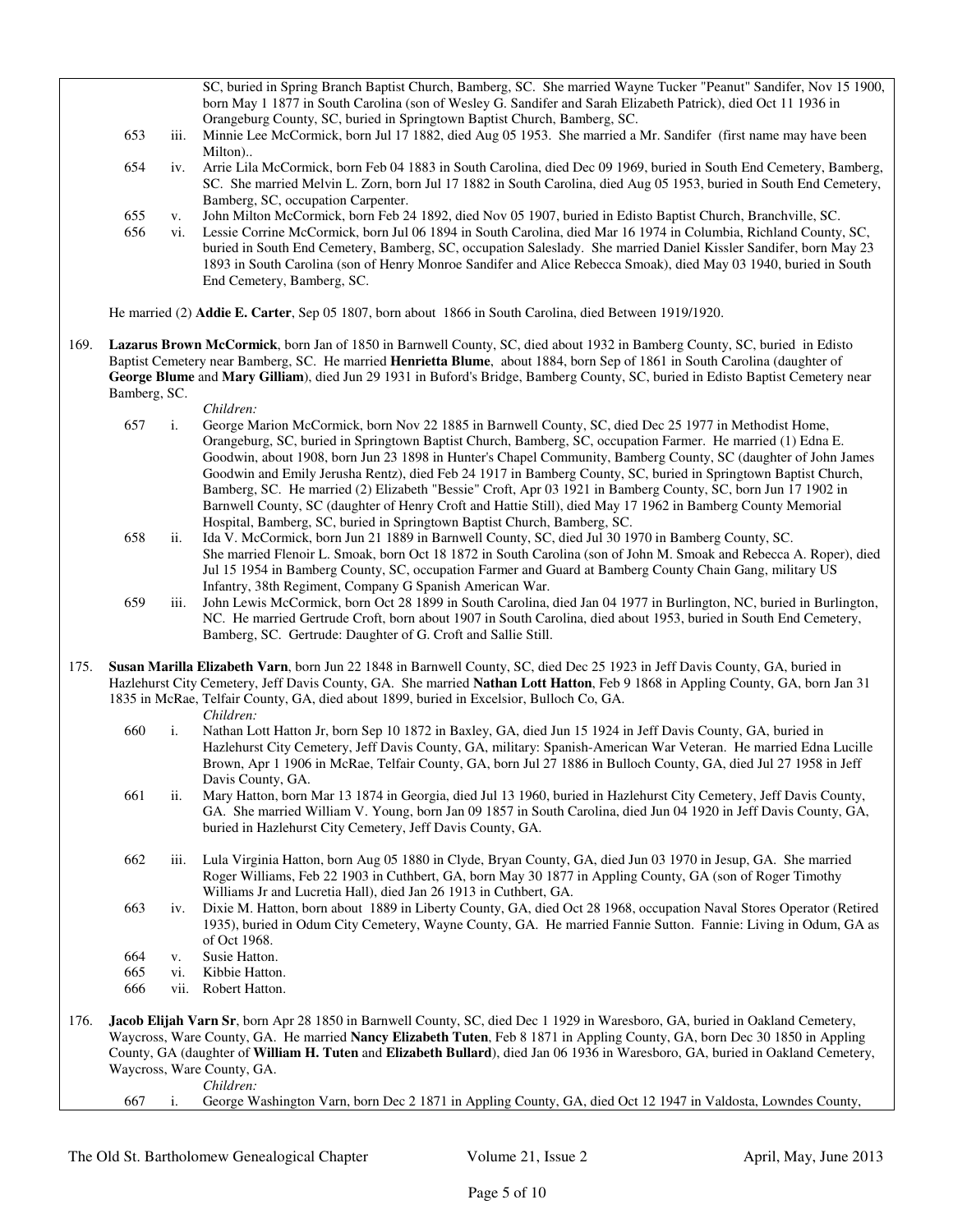|                                                                                                                                    |            |             | GA, buried in Sunset Hill Cemetery, Valdosta, GA. He married Selena Frances "Lena" Varn, Dec 13 1896 in Berrien                                                                                                                                                                                                                                                     |  |
|------------------------------------------------------------------------------------------------------------------------------------|------------|-------------|---------------------------------------------------------------------------------------------------------------------------------------------------------------------------------------------------------------------------------------------------------------------------------------------------------------------------------------------------------------------|--|
|                                                                                                                                    |            |             | County, GA, born Oct 01 1873 in Lowndes County, GA (daughter of Samuel George Varn and Wealthy Edmondson),<br>died Dec 10 1940, buried in Sunset Hill Cemetery, Valdosta, GA.                                                                                                                                                                                       |  |
|                                                                                                                                    | 668        | ii.         | Mary Jane Varn, born May 06 1873, died Nov 26 1959 in Baxley, Appling County, GA. She married William F. Boone,<br>born Jun 25 1865, died Jan 14 1933, buried in Baxley, GA.                                                                                                                                                                                        |  |
|                                                                                                                                    | 669        | iii.        | William "Wallace" Varn, born Oct 13 1874 in Appling County, GA, died Jan 07 1911 in El Paso, Texas, buried in                                                                                                                                                                                                                                                       |  |
|                                                                                                                                    | 670        | iv.         | Oakland Cemetery, Waycross, Ware County, GA. He married (1) Bertha Unknown. He married (2) Rita Unknown.<br>Alice Varn, born Sep 02 1876, died Apr 02 1957 in Ludowici, GA. She married Thomas Jefferson Harrington, Feb 07                                                                                                                                         |  |
|                                                                                                                                    | 671        | V.          | 1894 in Appling County, GA.<br>Addie Varn, born Oct 30 1878 in Appling County, GA, died Dec 08 1971, buried in Hazlehurst City Cemetery, Jeff                                                                                                                                                                                                                       |  |
|                                                                                                                                    |            |             | Davis County, GA. She married Joshua Alphaeus Walker, Jul 04 1900 in Appling County, GA, born Jan 29 1874 (son of<br>Fleming Uriah Walker and Sleetie Ammon), died Mar 03 1940, buried in Hazlehurst City Cemetery, Jeff Davis County,                                                                                                                              |  |
|                                                                                                                                    | 672        | vi.         | GA.<br>Daisy Ruth Varn, born Sep 21 1880 in Appling County, GA, died Sep 08 1963 in Waycross, Ware County, GA, buried in                                                                                                                                                                                                                                            |  |
|                                                                                                                                    |            |             | Oakland Cemetery, Waycross, Ware County, GA. She married Isaac Walter Odum, Jan 18 1903 in Hazlehurst, GA, born<br>Mar 17 1881 in Waynesville, GA, died Jan 18 1957 in Waycross, GA, buried in Oakland Cemetery, Waycross, Ware                                                                                                                                     |  |
|                                                                                                                                    | 673        |             | County, GA, occupation Prominent naval stores operator and businessman.<br>vii. Jacob Elijah Varn Jr, born May 06 1882 in Appling County, GA, died Jan 03 1927 in Waycross, Ware County, GA,                                                                                                                                                                        |  |
|                                                                                                                                    |            |             | buried in Oakland Cemetery, Waycross, Ware County, GA.                                                                                                                                                                                                                                                                                                              |  |
|                                                                                                                                    | 674        |             | viii. Grover Cleveland Varn, born Mar 13 1884 in Appling County, GA, died Dec 24 1921 in Waycross, Ware County, GA,<br>buried in Oakland Cemetery, Waycross, Ware County, GA, occupation Turpentine Operator. Listed as George C. Varn<br>on Death Certificate. He married (1) Vard Johnson, born Jan 11 1895, died Sep of 1974. He married (2) Lucille<br>Unknown. |  |
|                                                                                                                                    | 675        | ix.         | Flossie Gerald Varn, born Mar 16 1886 in Appling County, GA, died Sep 12 1970. She married J. Merritt Clements,<br>about 1906, born Feb 29 1880, died Oct of 1963.                                                                                                                                                                                                  |  |
|                                                                                                                                    | 676        | X.          | Cecil Foster Varn, born Nov 17 1887 in Appling County, GA, died Jul 8 1888, buried in Oakland Cemetery, Waycross,                                                                                                                                                                                                                                                   |  |
|                                                                                                                                    |            |             | Ware County, GA, buried in Rocky Branch Cemetery, Jeff Davis County, GA. This Varn is shown to be buried in two<br>different Cemeteries.                                                                                                                                                                                                                            |  |
|                                                                                                                                    | 677        | xi.         | Kennard Seforth Varn, born Apr 16 1889 in Appling County, GA, died Mar 28 1984 in Waycross, GA. He married<br>Penelope Emma Evans, Oct 15 1911 in Jefferson Davis County, GA, born Oct 22 1889 in Tattnall County, GA (daughter                                                                                                                                     |  |
|                                                                                                                                    |            |             | of Benjamin Franklin Evans and Ellen Lurene Mobley), died Jun 11 1973 in Waycross, Ware County, GA, buried in<br>Oakland Cemetery, Waycross, Ware County, GA.                                                                                                                                                                                                       |  |
|                                                                                                                                    | 678        |             | xii. Lena Varn, born Nov 17 1890 in Appling County, GA, died Jun of 1978 in Macon, GA. She married Luke M. Huey, Dec<br>17 1905, born Oct 05 1885 in Alabama, died May 26 1964.                                                                                                                                                                                     |  |
|                                                                                                                                    | 679        |             | xiii. Carilou Varn, born Nov 30 1892 in Appling County, GA, died Jan 13 1963 in Augusta, Richmond County, GA. She                                                                                                                                                                                                                                                   |  |
|                                                                                                                                    |            |             | married Charlton Columbus Howard, about 1910, born Aug 02 1885, died Oct 27 1969 in Augusta, Richmond County,<br>GA.                                                                                                                                                                                                                                                |  |
|                                                                                                                                    | 680        |             | xiv. Letitia Varn, born Mar 14 1895 in Appling County, GA, died Dec of 1984 in Atlanta, GA. She married Robert Bryant<br>Williams, married about 1915 in Jefferson Davis County, GA, born Nov 04 1881 in Georgia, died Jan of 1979 in Atlanta,                                                                                                                      |  |
|                                                                                                                                    |            |             | GA.                                                                                                                                                                                                                                                                                                                                                                 |  |
|                                                                                                                                    | 681        | XV.         | Sadie Lee Varn, born May 21 1899 in Appling County, GA, died Mar 28 1982 in DeKalb County, GA. She married (1)<br>P. Schaeffer Rowland. She married (2) William Bruce, divorced.                                                                                                                                                                                    |  |
| 177.                                                                                                                               |            |             | John Wesley Varn, born Mar 29 1853 in Barnwell County, SC, died Oct 12 1919 in Brooksville, FL, buried in Rocky Branch Cemetery,                                                                                                                                                                                                                                    |  |
| Jeff Davis County, GA. He married Sarah Savannah Bazemore, born about 1860, died Jun 9 1925 in Jeff Davis County, GA.<br>Children: |            |             |                                                                                                                                                                                                                                                                                                                                                                     |  |
|                                                                                                                                    | 682        | i.          | Aaron B. Varn, born Dec 10 1873, died Mar 24 1937, buried in Clopton Cemetery, Escambia County, FL. He married                                                                                                                                                                                                                                                      |  |
|                                                                                                                                    |            |             | (1) Ina Miles, born Dec 06 1877 (daughter of Daniel Miles and Mary Eliza McGauley), died Aug 03 1906, buried in<br>Hazlehurst City Cemetery, Jeff Davis County, GA. He married (2) Lola Leggett, born Oct 07 1884 (daughter of John R.                                                                                                                              |  |
|                                                                                                                                    |            |             | Leggett and Edith A. Unknown), died Jul 18 1908 in Hazelhurst, GA, buried Jul 19 1908 in Overstreet Cemetery,                                                                                                                                                                                                                                                       |  |
|                                                                                                                                    |            |             | Appling County, GA. Lola: Daughter of Mr. J. R. Leggett of Appling County, GA. He married (3) Helen Hall, Nov of<br>1908, born Jul 24 1885, died Dec 28 1946 in Clopton Cemetery, Escambia County, FL.                                                                                                                                                              |  |
|                                                                                                                                    | 683        | ii.         | John Wesley Varn Jr, born Feb 14 1878, died Nov 05 1952 in Jacksonville, Duval County, FL. He married Guerdy                                                                                                                                                                                                                                                        |  |
|                                                                                                                                    |            |             | "Gertie" Hall, Feb 10 1898 in Lowndes County, GA, born May 16 1879 (daughter of Joel Hall and Cynthia L. E. Parrish).                                                                                                                                                                                                                                               |  |
|                                                                                                                                    | 684<br>685 | iii.<br>iv. | Leaman "Quitman" Varn Sr, born Dec of 1879, died Nov of 1924. He married Tillie McKinney.<br>Mary "Minnie" Varn, born Mar 20 1883, died Apr 30 1968, buried in Rose Hill West Cemetery, Coffee County, GA.                                                                                                                                                          |  |
|                                                                                                                                    |            |             | She married John Henry Googe, born Oct 16 1877 (son of John Wesley Googe and Caroline Hall), died Mar 21<br>1942, buried in Rose Hill West Cemetery, Coffee County, GA.                                                                                                                                                                                             |  |
|                                                                                                                                    | 686        | V.          | James Patrick Varn, born Feb 06 1885 in Hazlehurst, GA, died Sep 24 1966 in Hazlehurst, GA, buried in Hazlehurst City                                                                                                                                                                                                                                               |  |
|                                                                                                                                    |            |             | Cemetery, Jeff Davis County, GA. He married Ettie Bryant, Sep 26 1906 in Bushnell, FL, born Nov 11 1887 in<br>Lakeland, FL, died Jan 20 1964 in Jacksonville, Duval County, FL, buried in Hazlehurst City Cemetery, Jeff Davis                                                                                                                                      |  |
|                                                                                                                                    |            |             | County, GA.                                                                                                                                                                                                                                                                                                                                                         |  |
|                                                                                                                                    | 687        | VI.         | William Lester Varn, born May 01 1887 in Georgia, died Nov 05 1969 in Bucombe County, NC, buried in Mountain                                                                                                                                                                                                                                                        |  |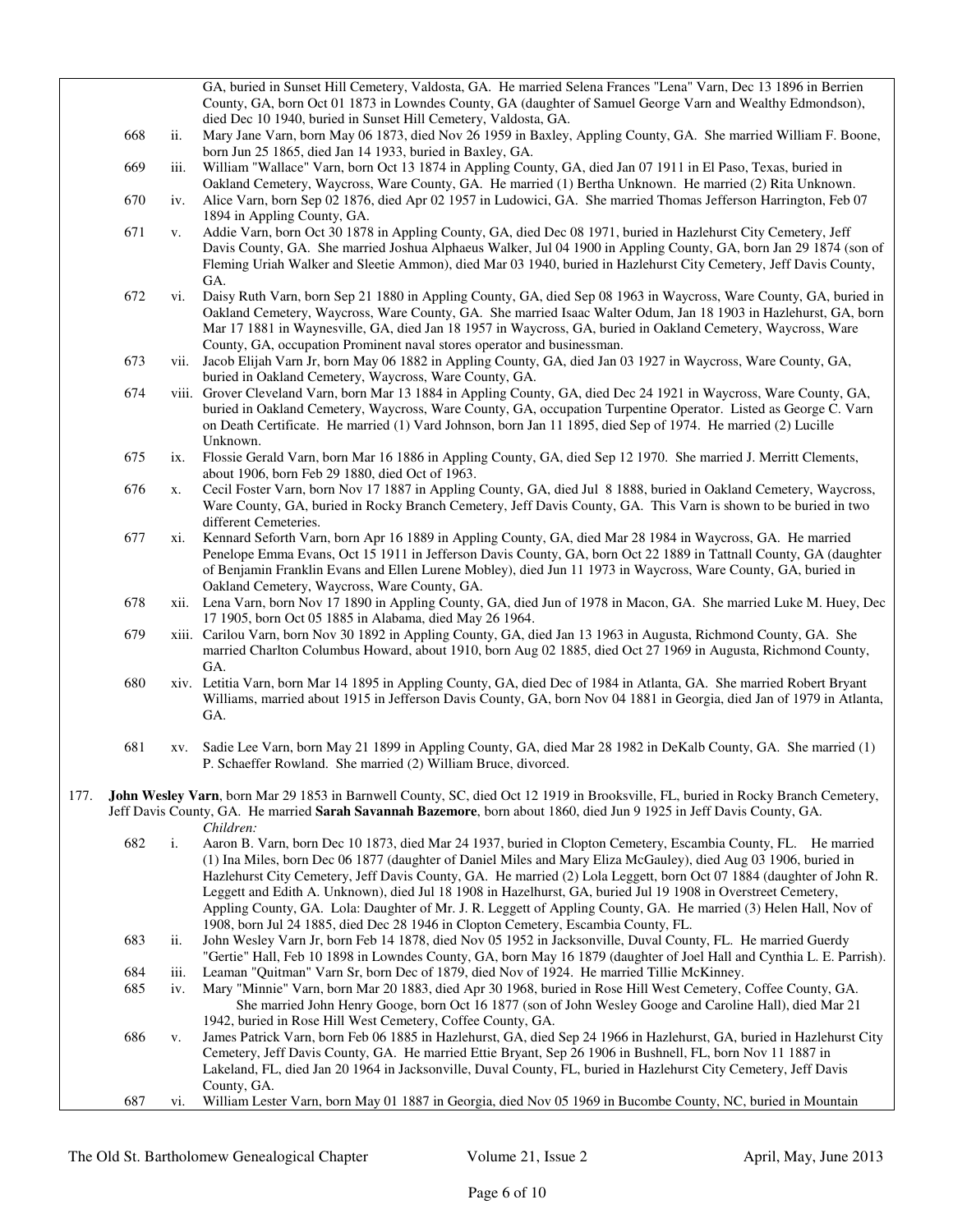178. **Mary Ann M. Varn**, born Sep 01 1855 in Barnwell County, SC, died Oct 13 1942, buried in Rocky Branch Cemetery, Jeff Davis County, GA. She married **Robert William Roddenberry**, Jan 08 1874 in Traders Hill, Charlton County, GA by Rev. Mizell, born Apr 28 1855 in Camden County, GA (son of **Henry Roddenberry** and **Nancy Ellis**), died Oct 11 1918 in Jeff Davis County, GA, buried in Rocky Branch Cemetery, Jeff Davis County, GA. *Children:* 689 i. Ella O. Roddenberry, born Dec 25 1874 in Appling County, GA, died Mar 13 1931. She married Andrew Jackson Wilcox (son of John Wilcox and Frances Lott). 690 ii. Margaret N. "Maggie" Roddenberry, born Dec 07 1875 in Appling County, GA, died Nov 01 1944 in Denton Cemetery, Jeff Davis County, GA. She married Henry Nathan Googe, Jul 10 1892, born Nov 28 1865 in Appling County, GA (son of William J. Googe and Keziah Christian Rentz), died Apr 09 1932 in Denton, GA, occupation Farmer/Ran the Sawmill. 691 iii. Newton Wesley Roddenberry, born Oct 25 1877 in Appling County, GA, died Feb 26 1910 in Brooksville, Hernando County, FL. 692 iv. Sarah Jane Roddenberry, born Sep 22 1879 in Appling County, GA, died Feb 08 1969 in Jacksonville, Duval County, FL. She married Arthur Jackson Herrington, in Hazelhurst, GA, born Jul 07 1875 in Hazelhurst, GA (son of Thomas B. Herrington and Georgian Johnson), died Sep 16 1953 in Jacksonville, Duval County, FL. 693 v. Robert Jackson Roddenberry, born Aug 30 1882 in Appling County, GA. He married Martha Elizabeth Crapps, Sep 09 1906, born Oct 30 1885 in Georgia, died May 04 1973 in Hazelhurst, GA. 694 vi. Infant Roddenberry, born about 1885 in Appling County, GA, died at birth. 695 vii. Mary Cola Roddenberry, born Aug 04 1885 in Appling County, GA, died Nov 18 1933 in Polk County, Fl. She married Frank Saxon Rhodes, about 1903, born Dec 21 1878 in Florida, died Apr 19 1949 in Polk County, Fl. 696 viii. Verdie Roddenberry, born Jan 21 1886 in Appling County, GA, died Dec 16 1056 in Baxley, Appling County, GA. She married William Foster Brigman, born Jul 07 1878 in Baxley, Appling County, GA, died Aug 10 1938 in Baxley, Appling County, GA. 697 ix. John Shelby Roddenberry, born Mar 15 1887 in Appling County, GA, died Mar 01 1970 in Lakeland, Polk County, FL. He married Pennie Elli. John was married three times. 698 x. S. Lavada "Vada" Roddenberry, born Aug 28 1889, died Aug 27 1961, buried in Mt. Pleasant Cemetery, Jeff Davis County, GA. She married Robert Lee Byrd, Nov 11 1908, born Oct 26 1864 (son of Wiley Byrd and Eliza Wilcox), died Sep 28 1946, buried in Mt. Pleasant Cemetery, Jeff Davis County, GA. Robert: Previously married to Catherine Gaskins b. Sep 05 1868 and died about 1908. They had three children. 699 xi. Lula Roddenberry, born Sep 18 1891 in Appling County, GA, died about 1910. 700 xii. Harry Hill Roddenberry, born Jul 10 1893 in Appling County, GA, died Jan 20 1978 in Blackshear, Pierce County, GA. He married (1) Helen Crofton, died about 1916. He married (2) Dorothy Porter Wiggins 701 xiii. Rosa Lee Roddenberry, born Jul 17 1895 in Appling County, GA, died about 1898 in Appling County, GA. 702 xiv. Nellie Gray Roddenberry, born Aug 17 1897 in Appling County, GA, died Jun 05 1959 in Tampa, Hillsborough County, FL. 703 xv. Thomas Jefferson Roddenberry, born Mar 13 1899 in Appling County, GA, died Mar 07 1942 in Jeff Davis County, GA. 704 xvi. Henry Daniel Roddenberry, born Apr 05 1903 in Appling County, GA, died Mar 08 1970 in Santa Maria, Santa Barbara, CA. 179. **Lazarus Berry Franklin Varn**, born about 1858 in Barnwell County, SC, died Oct 07 1928 in Brooksville, FL, military Capt., occupation Hernando County, Florida Commissioner. He married **Clara S. Wilson**. *Children:* 705 i. Annie Delores Varn. She married Troy Scarborough, Nov 29 1925 in Brooksville, Hernando County, FL. 706 ii. Janie Varn. 180. **Isaac Ezekial Varn**, born Aug 9 1860 in Barnwell County, SC, died Jun 10 1933. He married (1) **Queen Victoria "Vick" Futch**, Apr 17 1884 in Bryan County, GA, born Mar 18 1868 in Bryan County, GA (daughter of **Alfred Futch** and **Celia Caroline Shuman**), died Before 1901. *Children:* 707 i. Berry Franklin Varn, born Sep 26 1885 in Jeff Davis County, GA, died May 12 1970, buried in Mt Zion Cemetery, Jeff Davis Co, GA. He married Velora Crosby, born Oct 10 1884, died Oct 20 1967, buried in Mt Zion Cemetery, Jeff Davis Co, GA. 708 ii. E. A. "Eddie" Varn, born Oct 07 1887. 709 iii. Bessie Lee Varn, born Sep 16 1890, died Jul 06 1943 in Brooksville, Hernando County, FL. She married Luther Calvin Sherouse, Apr 21 1909, born Sep 07 1874 in Hazelhurst, GA (son of William Marion Sherouse and Nancy Susan Boyles), died Feb 24 1927 in Brooksville, Hernando County, FL. Luther: Married previously to Florrie Robinson and had Cecil Luther Sherouse born Mar 12 1902. 710 iv. Alfred Grady Varn, born Aug 16 1892 in Bryan County, GA. He married Elizabeth "Lizzie" Byrd, Mar 26 1911, born

View Memorial Park, Black Mountain, NC. He married Onie Lee LeRoy, born Dec 15 1888 in Georgia (daughter of Thomas L. Leroy and Alice Nancy Dill), died Aug 28 1974 in Fletcher, Henderson County, NC, buried in Mountain

View Memorial Park, Black Mountain, NC.

688 vii. Stella Varn, born Feb 12 1889.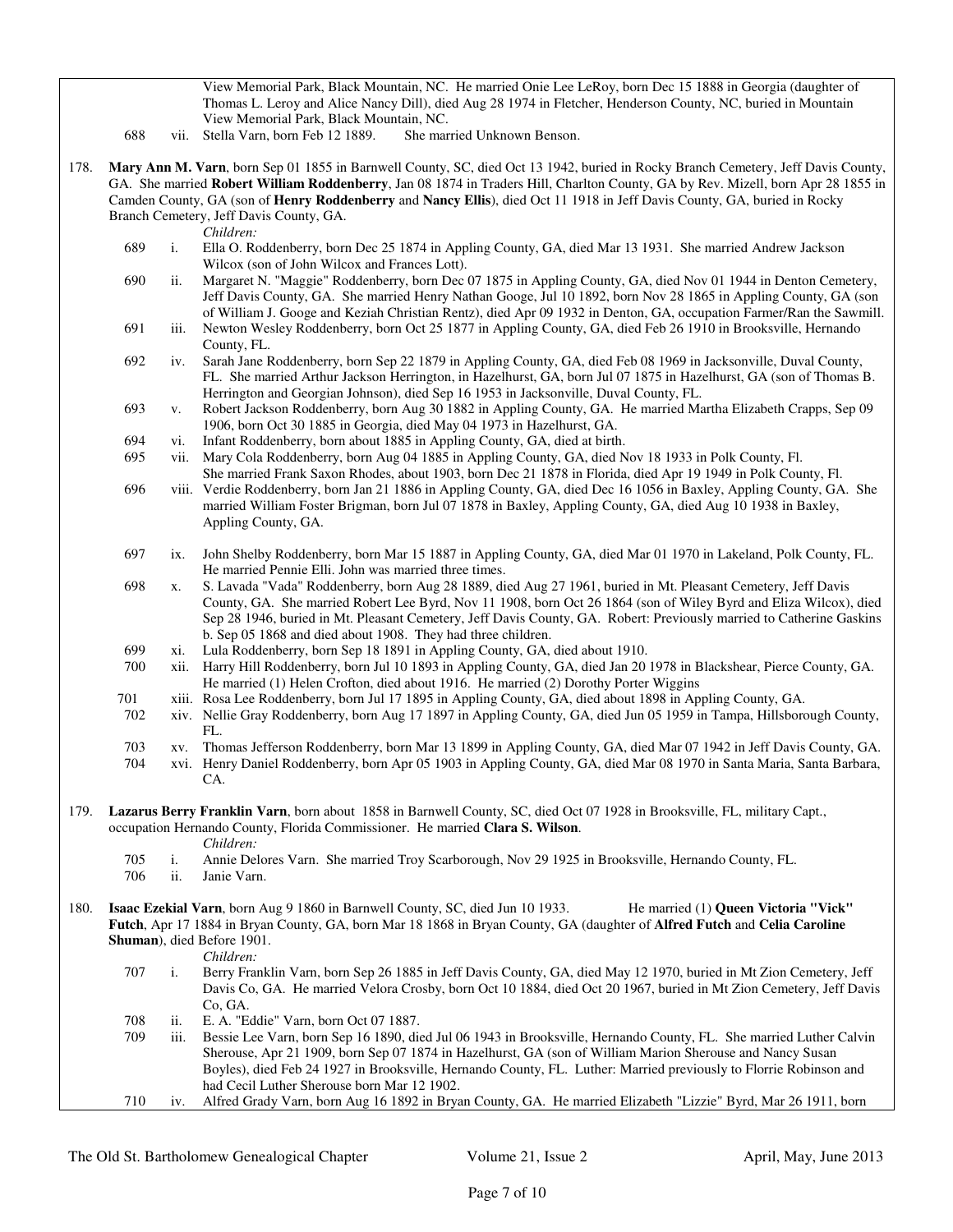about 1891 in Georgia.

711 v. Richard Daniel Varn, born Jun 14 1894.

 He married (2) **Margie Marie Dyal**, married Mar 03 1901 in Hazelhurst, GA, born May 08 1881 in Hazelhurst, GA (daughter of **Kossuth Dyal** and **Ellen Rebecca Yawn**), buried Sep 08 1962 in Mesa, Maricopa County, AZ.

- *Children:*
- 712 vi. Queen Victoria Varn, born Jan 23 1902 in Hazelhurst, GA. She married Alma Harley Gore, Oct 26 1921 in Brooksville, Hernando County, FL, born Sep 04 1897 in Dawson, GA (son of John Malcome Gore and Sallie Thomas Nixon), died Oct 25 1958 in Provo, Utah.
- 713 vii. Marjorie Marie "Margie" Varn, born May 03 1904 in Hazelhurst, GA, died Jun 30 1952 in Dade City, Florida. She married Edwin Gasque Jr, Dec 23 1924 in Camilla, GA. Edwin: of Dade City, FL. Son of Edwin Jehu Gasque Sr.
- 714 viii. Janie Vashti Varn, born Jul 04 1906 in Hazelhurst, GA, died Mar of 1983 in Duluth, Gwinnett County, GA. She married Marion Haywood Harley, Sep 11 1934, born Mar 29 1906 in Savannah, Chatham County, GA (son of Robert Haywood Harley and Leila Mae Bazemore), died Dec 30 1988 in Duluth, Gwinnett County, GA.
- 715 ix. Isaac Edward Varn, born Oct 07 1908 in Hazelhurst, GA, died Jan 16 1929, buried in Brooksville Cemetery, Brooksville, FL.
- 716 x. James Tuten Varn, born Jan 16 1911 in Hazelhurst, GA, died Apr 18 1997 in Brooksville, Hernando County, FL. He married Margaret McCleery, Jan 14 1939.
- 717 xi. Aston Lee Varn, born Sep 04 1913 in Hazelhurst, GA, died Jun 29 1914.
- 718 xii. Ellison Kossuth Varn, born Apr 08 1915 in Hazelhurst, GA, died Jul 08 1974 in Brooksville, Hernando County, FL, buried in Lake Lindsay Cemetery, Brookville, FL. He married Betty Martin, Dec 25 1936.
- 719 xiii. Margaret Ellen Varn, born Apr 29 1917 in Hazelhurst, GA, died Dec 08 1999 in Meza, Maricopa County, AZ. She married Gerald Kenneth Brock, Apr 11 1936.
- 720 xiv. Jacob Vernal Varn, born May 11 1919 in Brooksville, Hernando County, FL, died Oct 17 1976 in Hillsbourgh County, FL, He married Doris Menges, Feb 10 1940.
- 721 xv. Thomas Leland Varn, born Nov 14 1921, died Jun 26 1993 in Hernando County, FL. He married Myra Aleta Russell, Nov 27 1947 in Brooksville, Hernando County, FL.
- 722 xvi. Bernice Varn, born Sep 06 1924 in Brooksville, Hernando County, FL, died Jun 22 1995 in Mesa, Maricopa County, AZ. She married William Julius Johnson, Oct 26 1943.

184. **Josiah Putnam "Joe" Murdaugh**, born Mar 10 1846 in Colleton County, SC, died Jul 23 1894, buried in Cross Swamp Methodist Church, Islandton, SC. He married **Mary "Jane" Cornelia Rice**, born Oct 23 1849 in Colleton County, SC (daughter of **Richard Blake Rice** and **Rachel Jane Liston**), died Jan 14 1918 in Colleton County, SC, buried in Cross Swamp Methodist Church, Islandton, SC. *Children:*

- 723 i. Josiah George Murdaugh, born Jan 24 1873, died Nov 06 1957 in Colleton County Hospital, Walterboro, SC, buried in Cross Swamp Methodist Church, Islandton, SC, occupation Retired farmer and former magistrate. He married (1) Ida Louise Murdaugh, about 1892 in Colleton County, SC, born Feb 10 1873 (daughter of William Francis Murdaugh and Mary Annie Godley), died Jun 08 1932 in Ashton, Colleton County, SC, buried in Cross Swamp Methodist Church, Islandton, SC. He married (2) Florrie Mae Bishop, Oct 09 1934, born Oct 09 1892 in Bamberg County, SC (daughter of Joseph Eggleston Bishop and Margaret Urbanna "Banna" Folk), died Aug 30 1972 in Bamberg County Hospital, Bamberg, SC, buried in Mt Pleasant Lutheran Church, Ehrhardt, SC.
- 724 ii. Anna J. Murdaugh, born Jan 05 1875, died Mar 31 1913, buried in Rice Patch Christian Church, Islandton, SC. She married Hamilton Dowling Polk Sr, born Mar 20 1874 (son of Isaac Oliver Polk Jr and Joanna Anna Murdaugh), died Mar 26 1943 in Savannah, Chatham County, GA, buried in Rice Patch Christian Church, Islandton, SC.
- 725 iii. John William Murdaugh, born Mar 10 1876, died Nov 28 1950, buried in Rice Patch Christian Church, Islandton, SC. He married Elizabeth Ellen "Lizzie" Murdaugh, born Nov 22 1876 in Colleton County, SC (daughter of William Francis Murdaugh and Mary Annie Godley), died Apr 21 1972 in Colleton County, SC, buried Apr 22 1972 in Rice Patch Christian Church, Islandton, SC.
- 726 iv. Mamie Eugenia Murdaugh, born Jun 09 1887 in Colleton County, SC, died Aug 26 1955 in Colleton County Hospital, Walterboro, SC, buried in Adnah Methodist Church, Islandton, SC. She married Frank Junior Bishop Sr, born Jul 25 1887 (son of William J. "Billy" Bishop and Mary Ann Breland), died Nov 23 1916, buried in Adnah Methodist Church, Islandton, SC.
- 727 v. Osgood Darby Murdaugh Sr, born Aug 19 1890 in Colleton County, SC, died Feb 12 1966 in Islandton, Colleton County, SC, buried in Adnah Methodist Church, Islandton, SC. He married Hattie "Matred" Polk, Oct 23 1943, born May 17 1926 in South Carolina (daughter of John Berry Polk and Lillie Jessie DuBois).
- 728 vi. Editha Dalton Murdaugh, born Jul 31 1881 in Colleton County, SC, died Mar 02 1963 in Colleton County, SC, buried in Adnah Methodist Church, Islandton, SC. She married Preacher "Buist" Murdaugh, about 1905, born Oct 28 1873 in Colleton County, SC (son of Thomas "Preacher" Murdaugh and Susannah "Susie Aner" Victoria Bishop), died Mar 14 1931 in Colleton County, SC.

#### 185. **Elizabeth Murdaugh**, born about 1848. She married **George S. Sloman**. *Children:*<br>729 i. Edna Slor 729 i. Edna Sloman, born about 1867. ii. Susan Adele Sloman, born Feb of 1870.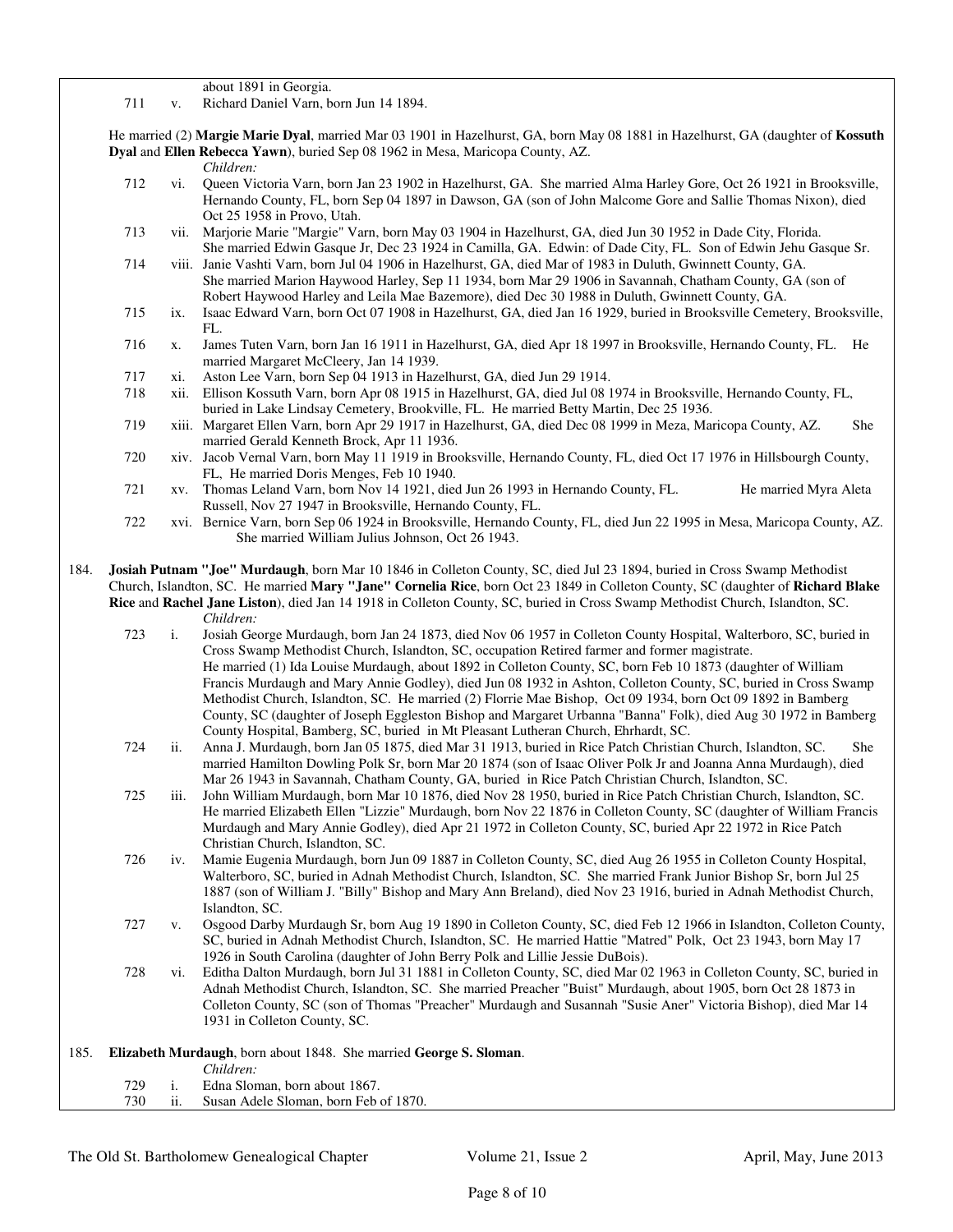731 iii. Sallie Sloman, born about 1871.

- 186. **John George Murdaugh**, born Dec 16 1850, died Oct 20 1930, buried in Hampton Cemetery, Hampton, SC, occupation Magistrate. He married **Jane "Isabelle" Crosby**, about 1875, born Sep of 1843 in Colleton County, SC (daughter of **Peter Crosby** and **Asia or Asa Smith**), died May 07 1926 in Hampton County, SC, buried in Hampton Cemetery, Hampton, SC.
	- *Children:*
	- 732 i. Leroy Youmans Murdaugh, born Jan 30 1877, died Oct 11 1956.
	- 733 ii. Henry M. Murdaugh, born Jul 24 1879 in Hampton County, SC, died Nov 12 1932 in Hampton County, SC, buried in Hampton Cemetery, Hampton, SC, occupation Farmer. He married Mary Rebecca "Mollie" Priester, born Aug 20 1889 in Hampton County, SC (daughter of John A. Priester and Emmie Mason), died Oct 06 1958.
	- 734 iii. Mary Murdaugh, born Aug of 1882.
	- 735 iv. John Charles Murdaugh, born Apr 08 1888 in Hampton County, SC, died Aug 19 1958 in Colleton County Hospital, Walterboro, SC, buried in Live Oak Cemetery, Walterboro, SC, military SC Pvt Co I 324 Infantry World War I. He married Ida "Louise" Murdaugh, born Apr 05 1903 in Colleton County, SC (daughter of Josiah George Murdaugh and Ida Louise Murdaugh), died Apr 26 1993 in Pepperhill Convalescent Center, Aiken, SC, buried in Live Oak Cemetery, Walterboro, SC.

188. **Mary C. Murdaugh**, born Jul 25 1854, died Nov 07 1928. She married **Benjamin C. Sanders**.

*Children:*

- 736 i. Irene Lois Sanders, born Oct 08 1905 in Hampton County, SC, died Feb 07 1971 in Hampton County, SC, buried Feb 09 1971 in Cross Swamp Methodist Church, Islandton, SC. She married Amos James "Jimmy" Jenness, born Mar 18 1890 in Colleton County, SC (son of Frank P. Jenness and Carolyn E. Polk), died Oct 23 1962 in Islandton, Colleton County, SC, buried in Cross Swamp Methodist Church, Islandton, SC.
- 737 ii. George Sanders.
- 738 iii. Viola Sanders. She married Unknown Fabian.

# 189. **Anna L. Murdaugh**, born about 1855. She married **George S. Sloman**.

- *Children:*<br>739 i. George S.
- i. George S. Sloman Jr, born about 1878. He married Minnie Crutchfield.
- 740 ii. Carrie Eugenia Sloman, born Dec 12 1882, died Feb 20 1963. She married William McKindred Pricher, born May 08 1872, died Mar 13 1927.
- 190. **Caroline W. "Carrie" Murdaugh**, born Jun 09 1858, died Aug 26 1933, buried in Cross Swamp Methodist Church, Islandton, SC. She married **Joseph Pinckney Ponds**, born May 25 1855, died Sep 12 1946, buried in Cross Swamp Methodist Church, Islandton, SC, occupation Farmer. **Joseph**: Son of Joe P. Ponds and Mary Unknown.

- *Children:*<br>741 i Annie Pone 1. Annie Ponds, born Dec 29 1879 in Colleton County, SC, died Jan 13 1958 in Colleton County Hospital, Walterboro, SC, buried in Bennett Family Cemetery, Ashton, SC. She married (1) John Wesley Bennett, born about 1876 (son of William Marshall Bennett and Jane Elizabeth Herndon), died Jun 13 1933 in EsDorn Hospital, Walterboro, SC, buried in Bennett Family Cemetery, Ashton, SC. She married (2) Thomas Griffin Phillips, born Sep 17 1868 in Virginia, died Jan 23 1951 in Colleton County Hospital, Walterboro, SC, funeral Jan 25 1951 in Hendersonville Methodist Church, Hendersonville, SC, occupation Reverend.
- 742 ii. Carrie Lee Ponds, born Jun 03 1884 in Colleton County, SC, died Jun 25 1970 in Hampton County, SC, buried in Cross Swamp Methodist Church, Islandton, SC. She married Abram Ruth "Abe" Murdaugh, Jul of 1909, born Oct 11 1883 in Colleton County, SC (son of Jacob Henry Murdaugh and Sarah Barton "Bartie" Ruth), died Oct 22 1958 in Colleton County Hospital, Walterboro, SC, buried in Cross Swamp Methodist Church, Islandton, SC, occupation Sawmill Operator.
- 743 iii. Josiah G. Ponds, born Dec 4 1886, died Aug 31 1940, buried in Cross Swamp Methodist Church, Islandton, SC. He married Ella E. Godley, born Oct 17 1889 in Colleton County, SC (daughter of David Seal Godley and Martha Elizabeth Rentz), died Nov 13 1968 in Colleton County Hospital, Walterboro, SC, buried in Cross Swamp Methodist Church, Islandton, SC.
- 744 iv. Ida Bell Ponds, born Aug 16 1891 in Colleton County, SC, died Jun 26 1973 in Walterboro, Colleton County, SC, buried n Cross Swamp Methodist Church, Islandton, SC. She married Jacob Seal "Jake" Godley, about 1922, born Dec 22 1896 in Colleton County, SC (son of David Seal Godley and Martha Elizabeth Rentz), died Feb 19 1970 in Colleton County Hospital, Walterboro, SC, buried in Cross Swamp Methodist Church, Islandton, SC, military South Carolina Pvt. 4 Regt. FA REPL DRAFT World War I, occupation Retired merchant.
- 745 v. Henry Benjamin Ponds, born May 17 1894 in Colleton County, SC, died Aug 01 1968 in Ashton, Colleton County, SC, buried in St Joseph Methodist Cemetery, Ashton, SC. He married Viola Breland, about 1918, born Jan 26 1900 in Colleton County, SC (daughter of Joseph Johnston Breland and Margaret "Maggie" Hudson), died Sep 30 1977 in Bamberg, SC, buried in Ashton Cemetery, Ashton, SC,
- 746 vi. Mamie Ponds. She married Unknown Barnes.

# **Mark Your Calendars**

July 12th & 13<sup>th</sup> South Carolina Genealogical Society Workshop. You will find details and registration form on the South Carolina Genealogical Society web site www.SCGen.org.